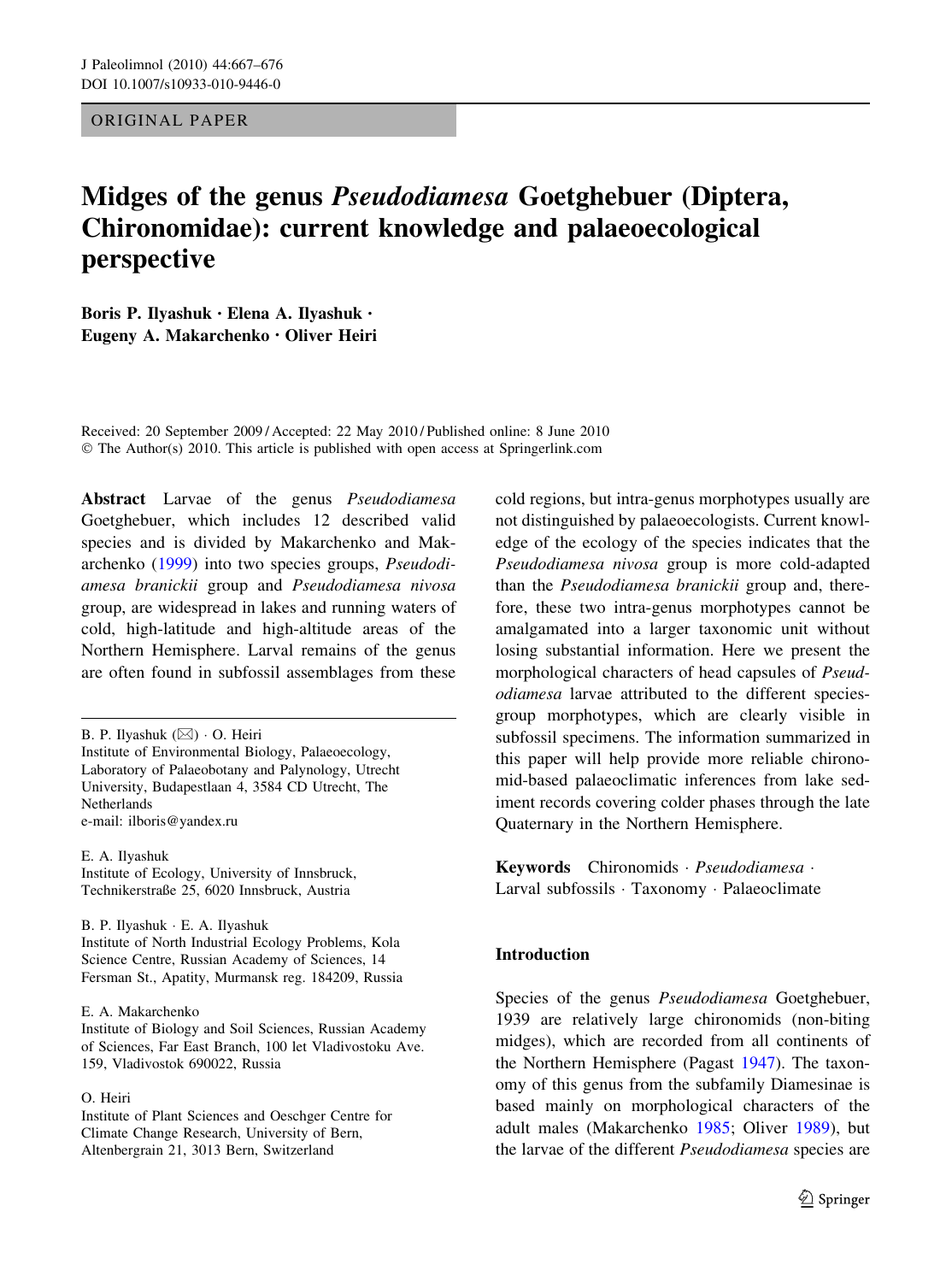morphologically similar and can be difficult to separate (Oliver [1983](#page-8-0); Makarchenko and Makarchenko [1999](#page-8-0); Makarchenko [2006\)](#page-8-0). This genus was divided into two subgenera, Pachydiamesa Oliver, [1959](#page-8-0) and Pseudodiamesa s. str. by Oliver [\(1959](#page-8-0)). The first subgenus is represented by only one Nearctic species, Pseudodiamesa arctica (Malloch), and the second subgenus includes all other known species of this genus, following the nomenclature of Oliver [\(1959](#page-8-0), [1983\)](#page-8-0). Makarchenko and Makarchenko [\(1999](#page-8-0)) suggested applying a species-group nomenclature to the Pseudodiamesa larvae and dividing the genus into two species groups, the Pseudodiamesa branickii group and the Pseudodiamesa nivosa group. According to the nomenclature of Makarchenko and Makarchenko ([1999](#page-8-0)), the first species group is represented by two species, namely Pseudodiamesa branickii (Nowicki) and Pseudodiamesa pertinax (Garret), and the Pseudodiamesa nivosa group includes all other known species (Table [1\)](#page-2-0). Hereafter, we use the species-group nomenclature to differentiate Pseudodiamesa larvae within the genus, as this nomenclature is based on different morphological characters of the larval head capsules and can be applied to chironomid subfossil material represented by larval remains.

The genus Pseudodiamesa is known as one of the cold-adapted chironomid taxa (Serra-Tosio [1976](#page-9-0); Barley et al. [2006;](#page-7-0) Heiri and Lotter [2008](#page-7-0)). Larvae of both species groups are widespread in lakes and running waters of cold areas of the Holarctic and Oriental regions (Pagast [1947;](#page-8-0) Manca et al. [1998](#page-8-0); Oliver et al. [1990](#page-8-0); Makarchenko and Makarchenko [1999\)](#page-8-0). Studies of fossil chironomid assemblages indicate that Pseudodiamesa was common in lakes during past cold climate phases of the late Quaternary (Ilyashuk et al. [2008](#page-7-0); Kurek et al. [2009\)](#page-8-0).

High-latitude and high-altitude regions are especially sensitive to the effects of recent climate warming (Ørbæk et al. [2004](#page-8-0)). In recent years, palaeoclimate studies in these remote regions have received increasing attention by the scientific community. Interest in chironomid-based palaeoclimate inferences has grown, especially over the past decade, driven largely by the potential for using chironomids to infer palaeotemperatures accurately and independently of other methods (Walker and Cwynar [2006](#page-9-0)). Larval remains of the genus Pseudodiamesa are quite often found in subfossil chironomid assemblages from these cold regions, but intra-genus morphotypes are usually not distinguished by palaeoecologists (Larocque et al. [2001;](#page-8-0) Barley et al. [2006](#page-7-0); Heiri and Lotter [2008\)](#page-7-0). Previous studies in the European Alps (Pagast [1947;](#page-8-0) Serra-Tosio [1973,](#page-9-0) [1976](#page-9-0); Rossaro et al. [2006\)](#page-8-0) and the Nepalese Himalayas (Manca et al. [1998](#page-8-0)), however, have shown that the Pseudodiamesa species, which can be attributed to different species groups, but live together in these mountain areas, prefer different altitudes and/or temperature conditions within lakes and streams. As demonstrated by Brooks et al. ([2007](#page-7-0)), many morphotypes within other genera show different distributions along environmental gradients than the genus as a whole, and therefore have the potential to be useful palaeoecological indicators. Thus, identification of Pseudodiamesa subfossil remains to a more precise taxonomic level would provide more reliable palaeoclimate inferences.

The aim of this work was to assess whether intragenus morphotypes of Pseudodiamesa larvae can be differentiated reliably in subfossil material from surface and down-core samples. To achieve this objective, it is necessary to determine the morphological characters of head capsules of Pseudodiamesa larvae that are clearly visible in subfossil remains. Here we used subfossil specimens represented by both Pseudodiamesa species groups, which were collected in the European Alps and Northern Russia to examine several key morphological features described in the available literature for identification of contemporary Pseudodiamesa larvae. In addition, we provide a short summary of the zoogeography and ecology of Pseudodiamesa species, which will contribute to palaeoecological interpretation of subfossil records.

## Zoogeography

At the end of the twentieth century, there were 11 valid Pseudodiamesa species known to science from the Holarctic and Oriental regions (Makarchenko and Makarchenko [1999\)](#page-8-0). More recently, a twelfth species, Pseudodiamesa sunabacedea Tanaka and Sasa, was described from Japan (Tanaka and Sasa [2001\)](#page-9-0) (Table [1](#page-2-0)).

At present, three *Pseudodiamesa* species are known from the Nearctic, where they are recorded only from western and northern areas (Oliver et al. [1990;](#page-8-0) Epler [2001](#page-7-0)). The P. nivosa group is represented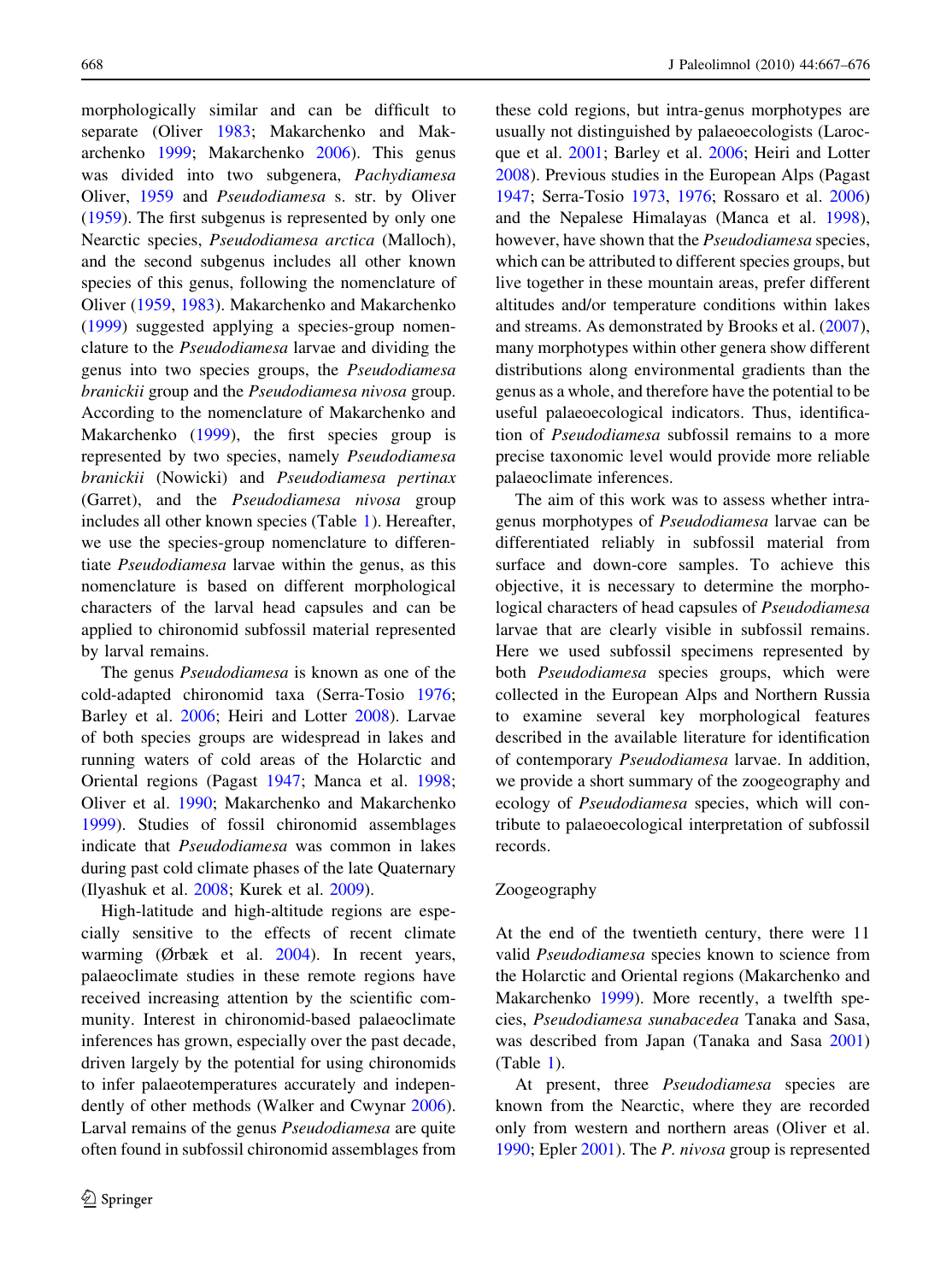<span id="page-2-0"></span>

|  |  | <b>Table 1</b> Distribution of <i>Pseudodiamesa</i> species in the zoogeographic regions: $(+)$ presence and $(-)$ absence |  |  |  |  |  |  |  |  |  |
|--|--|----------------------------------------------------------------------------------------------------------------------------|--|--|--|--|--|--|--|--|--|
|--|--|----------------------------------------------------------------------------------------------------------------------------|--|--|--|--|--|--|--|--|--|

| Region                                | Nearctic <sup>a</sup> | Western Palaearctic |                   |                   | Eastern Palaearctic |                 |        | Oriental <sup>b</sup> |
|---------------------------------------|-----------------------|---------------------|-------------------|-------------------|---------------------|-----------------|--------|-----------------------|
|                                       |                       | Northern<br>Africa  | Western<br>Europe | Eastern<br>Europe | Northern<br>Asia    | Central<br>Asia | Japan  |                       |
| Pseudodiamesa branickii group         |                       |                     |                   |                   |                     |                 |        |                       |
| P. branickii (Nowicki 1873)           | $^{+}$                | $^{+}$              | $^{+}$            | $^{+}$            | $^{+}$              | $^{+}$          | $^+$   | $^{+}$                |
| P. pertinax (Garret 1925)             | $^{+}$                |                     |                   |                   |                     |                 |        |                       |
| Pseudodiamesa nivosa group            |                       |                     |                   |                   |                     |                 |        |                       |
| P. arctica (Malloch 1919)             | $^{+}$                |                     |                   |                   |                     |                 |        |                       |
| P. nivosa (Goetghebuer 1928)          |                       | $^{+}$              | $^{+}$            | $^{+}$            | $^{+}$              | $^{+}$          |        |                       |
| P. stackelbergi (Goetghebuer 1933)    |                       |                     |                   | $^{+}$            | $^{+}$              |                 | $^+$   |                       |
| P. nepalensis Reiss, 1968             |                       |                     |                   |                   |                     |                 |        | $^+$                  |
| P. gorodkovi Makarchenko, 1983*       |                       |                     |                   | $^{+}$            |                     |                 |        |                       |
| P. venusta Makarchenko, 1984          |                       |                     |                   |                   |                     | $^+$            |        |                       |
| P. latistyla Makarchenko, 1989        |                       |                     |                   |                   | $^{+}$              |                 |        |                       |
| P. vetusta Makarchenko, 1989*         |                       |                     |                   |                   |                     | $^{+}$          |        |                       |
| P. mongolzecea Sasa and Suzuki, 1997* |                       |                     |                   |                   |                     | $^{+}$          |        |                       |
| P. sunabacedea Tanaka and Sasa, 2001* |                       |                     |                   |                   |                     |                 | $^{+}$ |                       |
| References                            | 1, 2                  | 3, 4                | 5, 6              | $7 - 9$           | $8, 10-12$          | 11, 13          | 14, 15 | 16, 17                |

References: 1 Oliver et al. [\(1990](#page-8-0)), 2 Epler ([2001\)](#page-7-0), 3 Pagast [\(1947](#page-8-0)), 4 Kettani et al. ([2001\)](#page-7-0), 5 Sæther and Spies [\(2004](#page-8-0)), 6 Makarchenko ([2009\)](#page-8-0), 7 Goetghebuer ([1933\)](#page-7-0), 8 Pankratova ([1970\)](#page-8-0), 9 Makarchenko ([1983\)](#page-8-0), 10 Linevich ([1989\)](#page-8-0), 11 Makarchenko [\(1989](#page-8-0)), 12 Makarchenko ([2006\)](#page-8-0), 13 Hayford ([2005\)](#page-7-0), 14 Makarchenko ([1993\)](#page-8-0), 15 Tanaka and Sasa [\(2001](#page-9-0)), 16 Roback and Coffman [\(1987](#page-8-0)), 17 Manca et al. ([1998\)](#page-8-0)

\* Immature stages are unknown

<sup>a</sup> Are recorded only from western and northern areas

<sup>b</sup> Only from the Nepalese Himalayas

there by *P. arctica*, and the *P. branickii* group is represented by two species, P. branickii and P. pertinax.

In the Palaearctic and Oriental regions, the P. branickii group is represented only by widespread P. branickii. The P. nivosa group is represented by one species, Pseudodiamesa nepalensis Reiss, in the Oriental region (Nepalese Himalayas; Manca et al. [1998\)](#page-8-0) and by eight other species in the Palaearctic region. Among the Palaearctic Pseudodiamesa species belonging to the P. nivosa group, Pseudodiamesa nivosa (Goetghebuer) is the most widely distributed species known from both eastern and western areas of the Palaearctic (Table 1). Schnell and Willassen [\(1991](#page-9-0)) suggested that the Nearctic P. arctica and the Palaearctic P. nivosa are the same species and should be named P. arctica, as this is the older name (Sæther and Spies [2004\)](#page-8-0). Makarchenko [\(2009\)](#page-8-0), however, compared adult morphological characteristics of both species and showed that they are two valid sister species.

Another of the widely distributed Palaearctic species from the P. nivosa group is Pseudodiamesa stackelbergi (Goetghebuer) known from both eastern and western areas. The other species are restricted to smaller areas of the Palaearctic. Furthermore, the immature stages of the four Palaearctic species are unknown (Table 1).

#### Ecology

Larvae of the genus Pseudodiamesa are detritus feeders that gather fine particulate organic matter, but can prey on smaller chironomids and other small aquatic invertebrates as well (Pagast [1947\)](#page-8-0). The species are well adapted to harsh physical environments and can complete their life cycle where water temperatures never exceed  $2^{\circ}$ C (Milner et al. [2001](#page-8-0)).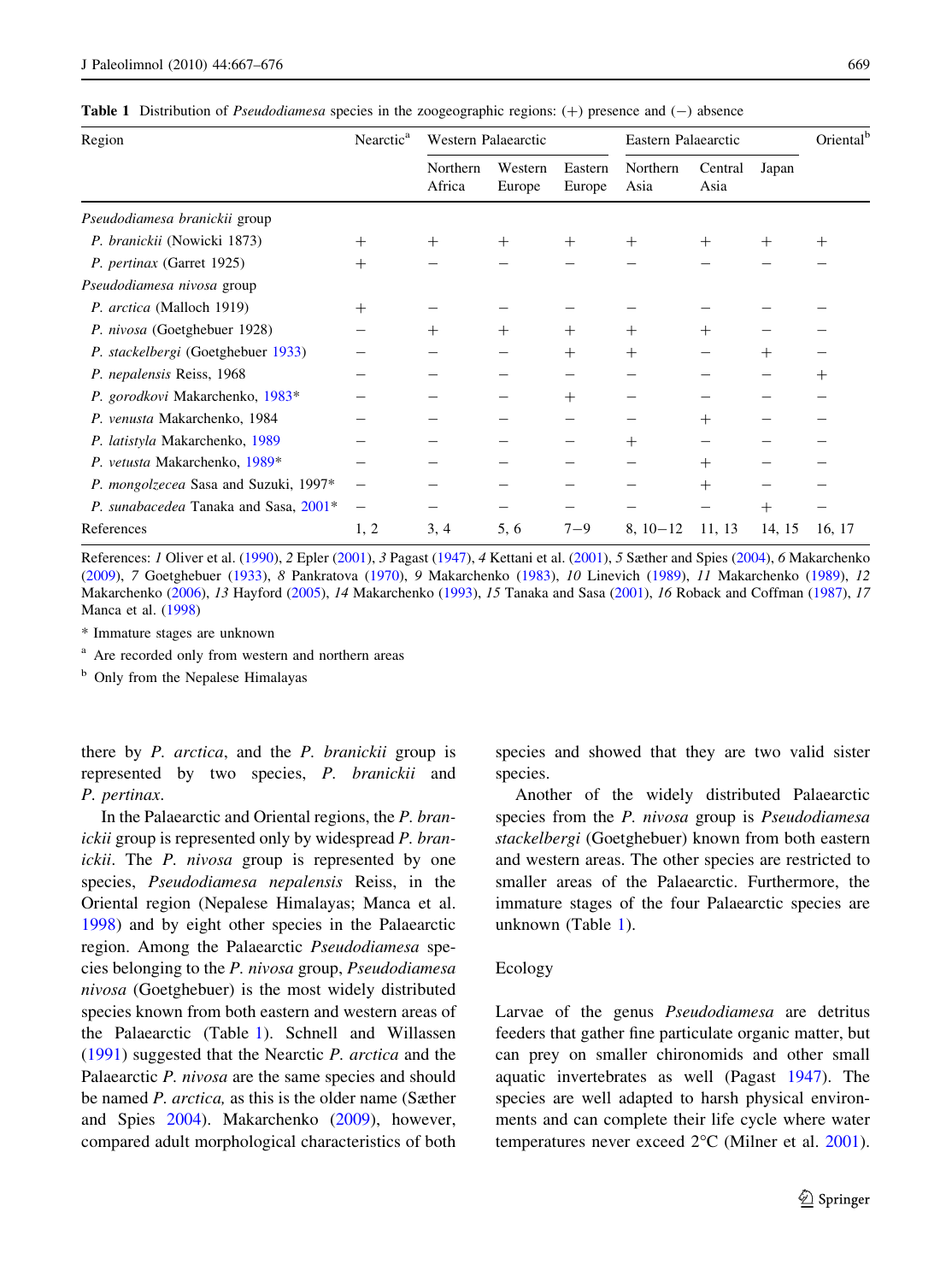On the other hand, the larvae can enter diapause during relatively long periods of low temperatures, when conditions are not suitable for activity. Usually, all instars develop during summer, enter diapause at the 4th instar, and emerge synchronously the next year during the springtime thaw period (Oliver [1959](#page-8-0); Tátosová and Stuchlík [2006\)](#page-9-0). Adults of Pseudodiamesa emerge through cracks in the ice cover at the onset of thawing, and can copulate on the snow cover at sub-zero temperatures  $(-1 \text{ to } -2^{\circ}\text{C}$ ; Oliver [1964](#page-8-0); Danks and Oliver [1972;](#page-7-0) Hågvar and Østbye [1973](#page-7-0)). Diapausal eggs of Pseudodiamesa, frozen and covered by snow, were also found in early spring near an Alpine glacial stream (Lencioni [2004](#page-8-0)). In contrast to the high degree of synchrony observed in mountain and Arctic lakes, stream studies suggest that emergence is not synchronized by diapause (Hayes and Murray [1987](#page-7-0)). Studies from North America and Europe indicated that the Pseudodiamesa species are usually univoltine (Oliver [1959;](#page-8-0) Tátosová and Stuchlik  $2006$ ). However, there is evidence that P. branickii exhibits bi- and trivoltinism under warmer conditions at lower altitudes and latitudes (Nolte and Hoffmann [1992\)](#page-8-0).

Our knowledge of the ecology of the Pseudodiamesa species is still fragmentary. The most comprehensive studies of the ecology and distribution of the Pseudodiamesa species are from Western Europe, where the genus is represented by *P. branickii* and P. nivosa, i.e. every species group is represented by a single species. Both species are common and widespread taxa in the European Alps (Boggero et al. [2006;](#page-7-0) Rossaro et al. [2006](#page-8-0)), the Tatra Mountains (Bitušík et al.  $2006$ ; Krno et al.  $2006$ ), the Pyrenees (Rieradevall and Prat [1999](#page-8-0)), Arctic and sub-arctic regions of Fennoscandia (Paasivirta [2009\)](#page-8-0) and Iceland (Langdon et al. [2008](#page-8-0)). In the European Alps, P. branickii prefers altitudes between 200 and 2,300 m asl, whereas P. nivosa dwells mainly at altitudes of 2,000–3,000 m asl (Pagast [1947;](#page-8-0) Serra-Tosio [1973;](#page-9-0) Janecek [1998\)](#page-7-0). Nevertheless P. nivosa can also colonize cold habitats of the periglacial zones at lower altitudes, 345-230 m asl (Siciński [1988\)](#page-9-0).

Though both *Pseudodiamesa* species are known from lakes and running waters of Western Europe, P. nivosa prefers the cold profundal of Arctic and alpine lakes, where in some cases it displays very abundant populations (Nauwerck [1981;](#page-8-0) Lindegaard

[1992;](#page-8-0) Tátosová and Stuchlík [2006\)](#page-9-0). P. branickii is more common in running waters and the littoral zone of lakes (Bretschko [1974](#page-7-0); Boggero et al. [2006](#page-7-0); Rossaro et al. [2006](#page-8-0)). Previous studies of chironomids from European glacier-fed streams have shown that P. nivosa survives in the first 100 m from a glacier, where water temperature does not exceed 2°C. It colonises downstream habitats with maximum temperature  $\langle 9^\circ \text{C} \rangle$ , whereas *P. branickii* is associated with "non-glacial" conditions and can be very abundant further downstream in biotopes where the water temperature does not exceed 18°C (Janecek et al. [2002;](#page-7-0) Lods-Crozet et al. [2001](#page-8-0); Lencioni and Rossaro [2005](#page-8-0)). According to Rossaro et al. ([2006](#page-8-0)), who calculated water temperature optima for the chironomid taxa living in running waters in the Southern European Alps above 800–1,000 m asl, P. branickii is characterised by a higher temperature optimum than P. nivosa  $(4.90 \text{ and } 4.45^{\circ}\text{C}, \text{ respectively})$ tively). In addition, the larvae of both species tolerate low pH and occur in acidified lakes and streams (Braukmann and Biss  $2004$ ; Bitušík et al.  $2006$ ).

The Pseudodiamesa species from Nearctic and Oriental regions demonstrate a similar difference in ecological preferences of the two species-group morphotypes. The Nearctic P. arctica and the Oriental P. nepalensis, both belonging to the P. nivosa group, prefer the cold profundal of lakes and, like their sister species P. nivosa in the Palaearctic region, often produce very abundant populations in large arctic lakes of North America (Oliver [1964](#page-8-0), [1976\)](#page-8-0) and in deep, high alpine lakes and glacial pools of the Nepalese Himalayas (Roback and Coffman [1987](#page-8-0); Manca et al. [1998](#page-8-0)), respectively. Both species belonging to the P. branickii group from North America, P. pertinax and P. branickii, occupy similar warmer biotopes, namely the littoral zone of lakes and ''non-glacial'' habitats of springs and streams (Mackay [1969;](#page-8-0) Elgmork and Sæther [1970](#page-7-0); Sæther [1970](#page-8-0)). Mackay ([1969\)](#page-8-0) found that the Nearctic P. pertinax is able to survive in the stream biotopes where the water temperature reaches  $17.2^{\circ}$ C. In high alpine lakes of the Oriental region, P. branickii is also restricted to habitats within the warmer littoral (Manca et al. [1998](#page-8-0)).

The information presented above suggests that the P. nivosa group is more cold-adapted than the P. branickii group, which occurs under more moderate conditions. Unfortunately, our knowledge of the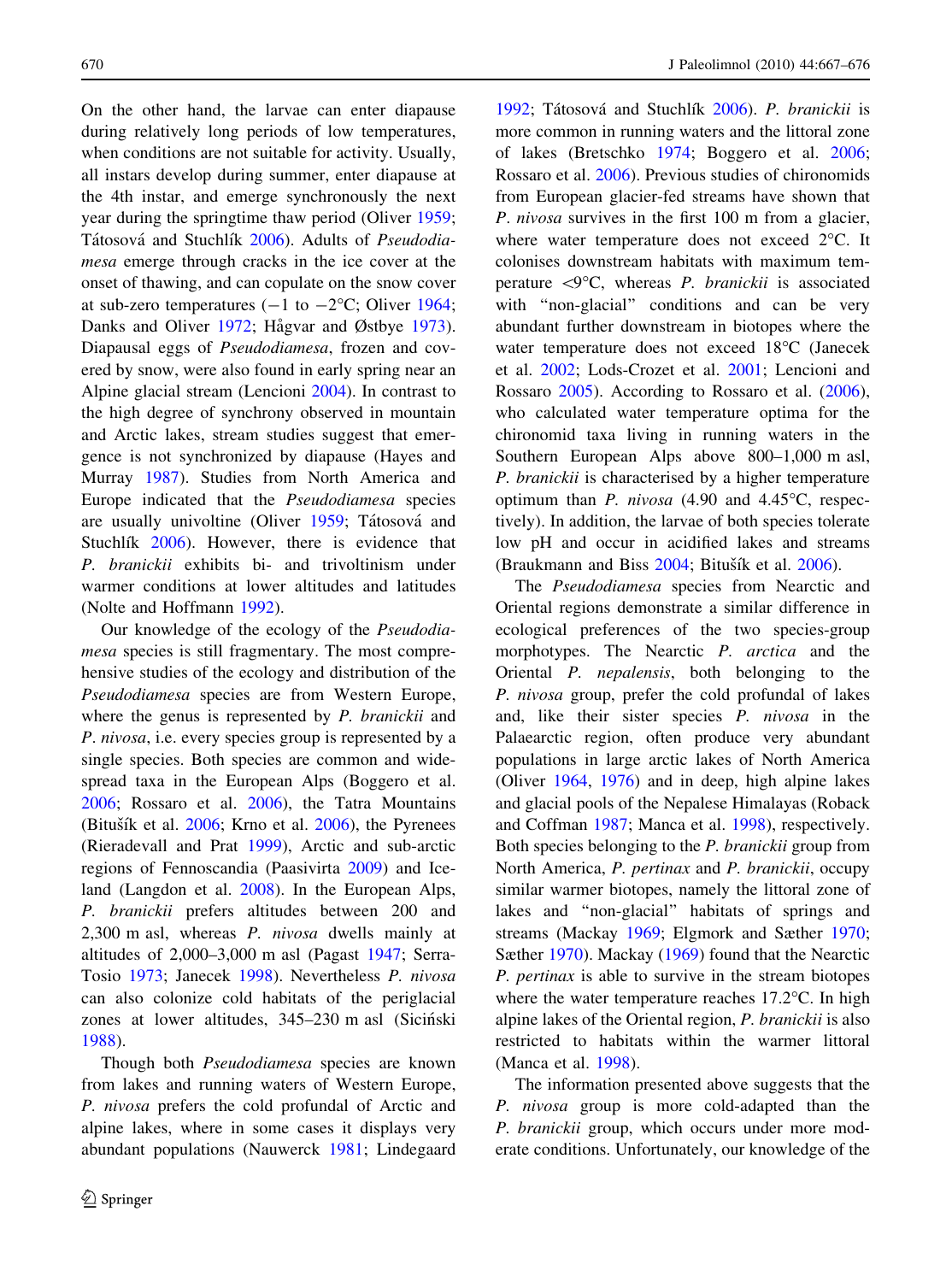ecology of some Eastern Palaearctic species belonging to the P. nivosa group is poor. The distribution and ecology of the four species is restricted and comes only from the occurrence of the adult forms. It would be helpful to study the adults and immatures together, but this is not always practical. Current knowledge of the ecology of both species groups suggests that all the sister species forming the P. nivosa group have similar environmental preferences within different zoogeographic regions.

## Materials and methods

Subfossil material from surface and down-core samples gathered in the European Alps and Northern Russia was used in this study. Material including Pseudodiamesa nivosa species-group subfossils was taken from sediment sequences (core tops and lower parts) retrieved from three sites: (1) Nikolay Lake, a large Arctic lake situated in northeast Russia  $(73^{\circ}20'N, 124^{\circ}12'E; \sim 1 m \text{ asl})$ ; (2) Schwarzsee ob Sölden, a high alpine lake located at 2,796 m asl in the Ötztaler Alps, Austria ( $46^{\circ}58'N$ ,  $10^{\circ}57'E$ ); and a palaeo-lake near the Maloja Pass, Central Alps, Switzerland  $(46^{\circ}24^{\prime}N, 9^{\circ}41^{\prime}E; 1,865 m$  asl). Cores were collected at all three sites to produce late Quaternary palaeoclimate reconstructions (Andreev et al. [2004](#page-7-0); Ilyashuk et al. [2008](#page-7-0), [2009](#page-7-0)). Material including Pseudodiamesa branickii species-group subfossils was taken from surface and down-core sediment samples that were collected from Lake Golcovoe, a subarctic lake situated on the Kola Peninsula, northwest Russia (67°50'N 33°40'E; 208 m asl), and from surface sediment samples collected at Weißenbach, a first-order tributary of the Inn River, Austria  $(47^{\circ}17^{\prime}N, 11^{\circ}31^{\prime}E; 605 \text{ m asl}).$ In addition, material including subfossils of both the Pseudodiamesa species groups was taken from surface sediment samples collected at Matscherjochsee, a high alpine lake located 3,188 m asl in the Italian Alps (46°47'N, 10°41'E). At least 40 Pseudodiamesa head capsules from every site were examined.

The Pseudodiamesa head capsules were picked from the fresh sediment in a Bogorov counting tray at  $40-50\times$  magnification under a stereomicroscope. After dehydration they were mounted on glass slides in Euparal<sup>®</sup> mounting medium for microscopic identification. Taxonomic identification of the Pseudodiamesa intra-genus morphotypes was accomplished using different key morphological characters of the larval head capsules described in Oliver ([1959,](#page-8-0) [1983\)](#page-8-0), Makarchenko [\(1985](#page-8-0), [2006](#page-8-0)), Schmid ([1993](#page-9-0)), Janecek [\(1998](#page-7-0)), Makarchenko and Makarchenko [\(1999](#page-8-0)), and Epler [\(2001](#page-7-0)). Morphological terminology is consistent with that of Sæther ([1980\)](#page-8-0).

## Results

Key morphological characters: contemporary versus subfossil material

The Pseudodiamesa larvae belonging to the different species groups are separable by several morphological characters, namely by antennal ratio, pecten epipharyngis, mandibular seta interna, and mentum, following Makarchenko and Makarchenko ([1999](#page-8-0)). Morphological features of the larval head capsules described in the identification keys to the contemporary Pseudodiamesa larvae, and summarised in Table [2](#page-5-0), were used to identify subfossil specimens.

#### Labral lamellae and labral setae SI

The larvae of P. *arctica* can be separated from all other Pseudodiamesa species by having labral lamellae (Oliver [1959](#page-8-0), [1983\)](#page-8-0). The larvae of P. arctica and P. pertinax belonging to the P. nivosa group and the P. branickii group, respectively, are separable from all other Pseudodiamesa species by the shape of labral setae SI. P. arctica has simple seta-like SI and P. pertinax has apically bifid SI, whereas all known larvae of other Pseudodiamesa species are characterized by lamelliform SI (Oliver [1983\)](#page-8-0). Unfortunately, labral lamellae and labral setae SI are rarely preserved in subfossil specimens and these characters thus cannot be used to distinguish chironomid taxa in subfossil material.

## Mandibular seta interna

Mandibular setae interna of the P. nivosa group consist of 14–24 branches according to Makarchenko [\(1985](#page-8-0), [2006](#page-8-0)) and Makarchenko and Makarchenko [\(1999](#page-8-0)), and 18–23 branches according to Schmid [\(1993](#page-9-0)), whereas mandibular setae interna of the P. branickii group consist of 9–15 branches (10–15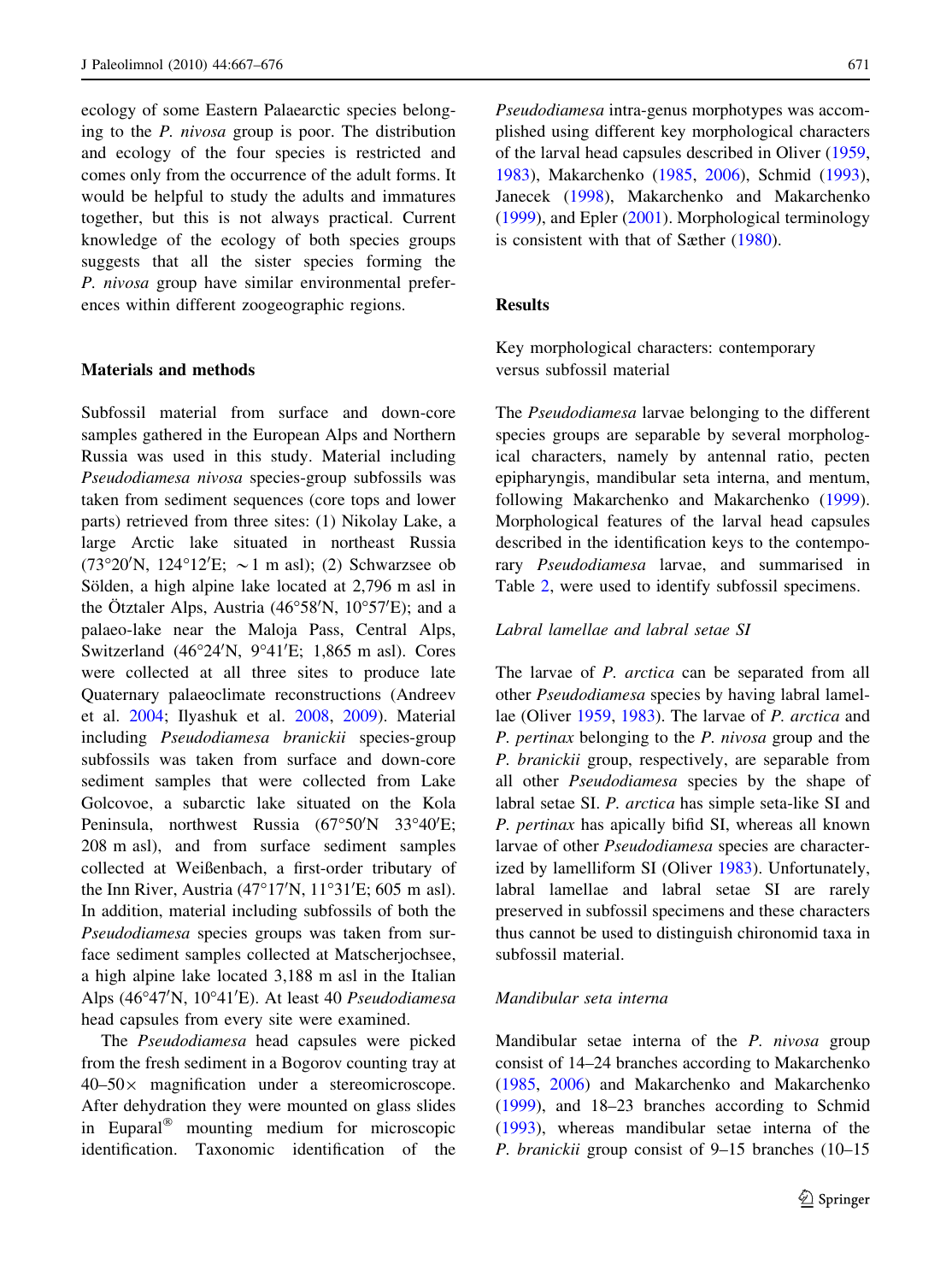| Characters             | P. branickii group                                   | P. nivosa group                                                             | References                                          | Applicability<br>to subfossils |
|------------------------|------------------------------------------------------|-----------------------------------------------------------------------------|-----------------------------------------------------|--------------------------------|
| Labral lamellae        | Absent                                               | Present <sup>*</sup> or absent                                              | 1, 2                                                |                                |
| Setae SI               | Apically bifid** or lamelliform                      | Simple* or lamelliform                                                      | 1, 2, personal observation                          | $^{+}$                         |
| interna                | Mandibular seta With 9–15 branches                   | With 14–24 branches                                                         | 3–6, personal observation                           | $+$                            |
| Antennal ratio         | 2.5                                                  | >2.5                                                                        | 3–7, personal observation<br>(Fig. 1a, b)           | $++$                           |
| Pecten<br>epipharyngis | Single median scale and 3 pairs<br>of lateral scales | Two median scales and $2-3$ pairs 3, 5, 6, 8, personal<br>of lateral scales | observation (Fig. $1c-f$ )                          | $++$                           |
| Mentum                 | Median tooth as dark as lateral<br>teeth             | Median tooth lighter than lateral<br>teeth                                  | 3, 5, 6, personal observation $++$<br>$(Fig. 1g-i)$ |                                |

<span id="page-5-0"></span>Table 2 Morphological characters of the *Pseudodiamesa* larval head capsules for identification of the species-group morphotypes within contemporary and subfossil material

References: 1 Oliver ([1959\)](#page-8-0), 2 Oliver ([1983\)](#page-8-0), 3 Makarchenko ([1985\)](#page-8-0), 4 Schmid [\(1993\)](#page-9-0), 5 Makarchenko and Makarchenko [\(1999](#page-8-0)), 6 Makarchenko ([2006\)](#page-8-0), 7 Janecek [\(1998](#page-7-0)), 8 Epler ([2001\)](#page-7-0). Applicability within subfossils: non-applicable (-) and applicable within  $< 5\% (+), \leq 30\% (+),$  or  $\leq 100\% (+++)$  of subfossils

\* Only P. arctica

\*\* Only P. pertinax

branches according to Schmid ([1993\)](#page-9-0) and 9–13 according to Makarchenko [\(1985](#page-8-0), [2006](#page-8-0)) and Makarchenko and Makarchenko ([1999\)](#page-8-0)). Unfortunately, the mandibular setae interna are rarely preserved and usually absent in subfossil specimens (Table 2).

#### Antennal ratio and pecten epipharyngis

Other key morphological features for the separation of the Pseudodiamesa species-group morphotypes are the antennal ratio and pecten epipharyngis, which are often preserved in subfossil specimens (up to 30% of subfossils; Table 2) (Fig. [1](#page-6-0)a–f). The antenna of the P. nivosa-group larvae is characterized by an antennal ratio  $>2.5$ , whereas the antennal ratio of the P. branickii group is <2.5 (Makarchenko [1985](#page-8-0), [2006](#page-8-0); Schmid [1993;](#page-9-0) Janecek [1998;](#page-7-0) Makarchenko and Makarchenko [1999](#page-8-0)). The pecten epipharyngis of the P. nivosa-group larvae consists of an even number, namely 3–4 pairs, of broad, elongate, apically blunt scales (Fig. [1](#page-6-0)c, d), but that of the  $P$ . branickii-group larvae is characterized by an odd number, namely seven scales (Fig. [1e](#page-6-0), f) (Makarchenko [1985,](#page-8-0) [2006](#page-8-0); Makarchenko and Makarchenko [1999](#page-8-0); Epler [2001\)](#page-7-0) (Fig. [1](#page-6-0)e, f). Our inspection of the subfossils showed that the pecten epipharyngis of the species  $P$ . branickii consists of seven very weakly sclerotized scales (Fig. [1](#page-6-0)e, f), whereas that of the species P. nivosa consists of six strongly sclerotized scales (Fig. [1c](#page-6-0), d). The pecten epipharyngis consisting of seven scales was assigned mistakenly to the species P. nivosa by Schmid ([1993\)](#page-9-0) and Janecek ([1998\)](#page-7-0), and to all the Pseudodiamesa species in Oliver [\(1983](#page-8-0)), whereas the species *P. arctica* has a pecten epipharyngis consisting of eight scales (E. Makarchenko, personal observation). In both species groups, two outer pairs of scales often overlap the chaetulae laterales and are difficult to see. Median scales, having paired or unpaired character, can however, be used for the separation of the *Pseudodiamesa* species-groups (Makarchenko and Makarchenko [1999](#page-8-0); Makarchenko [2006\)](#page-8-0) (Table 2).

## Mentum

The mentum is a well-preserved structure in subfossil specimens and can be one of the best morphological characters for differentiating Pseudodiamesa speciesgroup morphotypes in subfossil material. All teeth of the mentum of the P. branickii-group are similar in colour, whereas the P. nivosa group has a mentum with a lighter median tooth than the lateral black teeth (Makarchenko [1985,](#page-8-0) [2006;](#page-8-0) Makarchenko and Makarchenko [1999](#page-8-0)) (Fig. [1g](#page-6-0)–j). In addition, lateral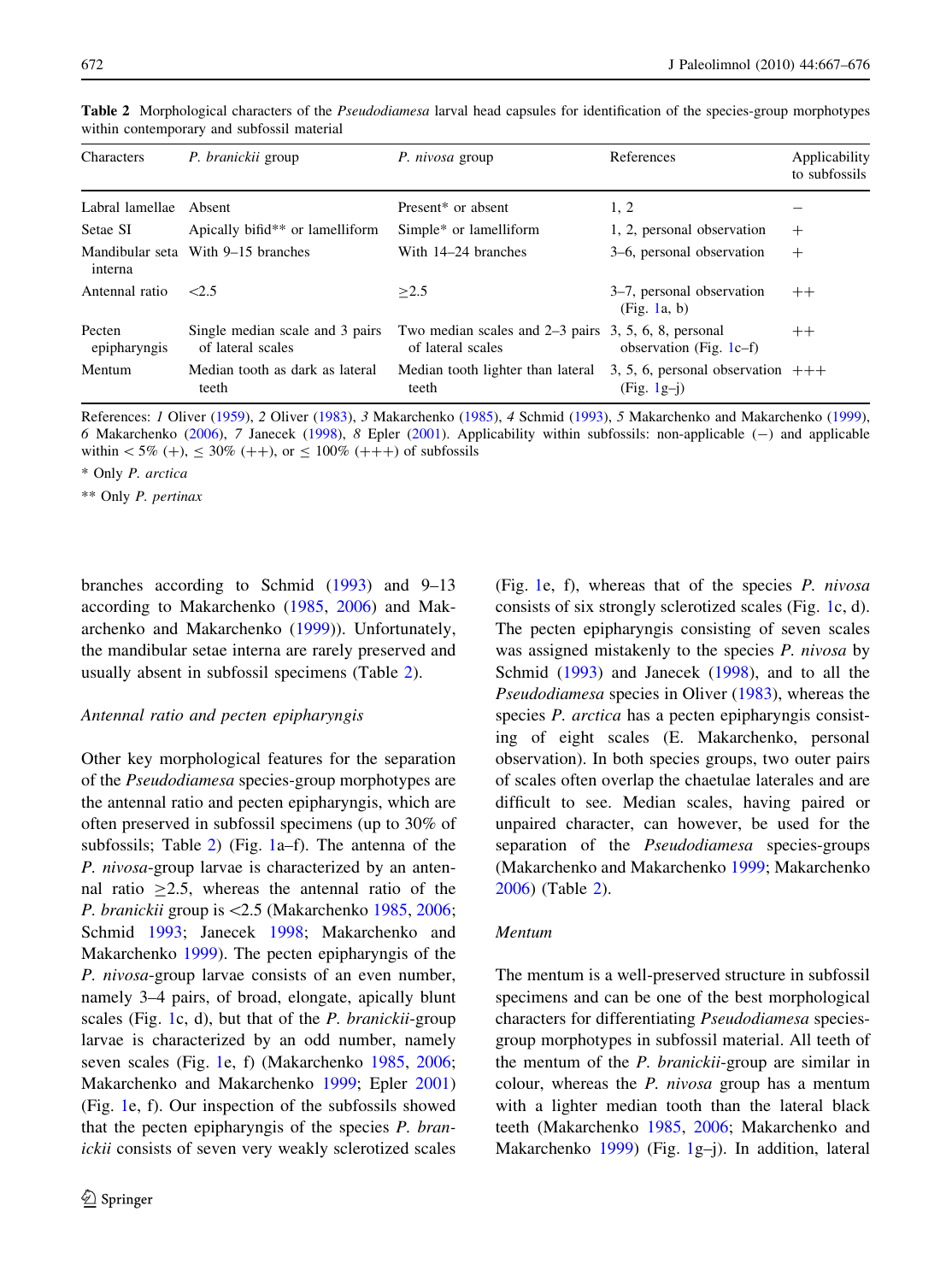<span id="page-6-0"></span>Fig. 1 Pseudodiamesa: antenna (a, b); labroepipharyngeal region and median scales (MS) of pecten epipharyngis (c, e); pecten epipharyngis and median scales (MS) (d, f); unflattened mentum of 3rd (g), 4th (h, i), and 2nd (k) instars; flattened mentum of 4th instar (j). Pseudodiamesa nivosa (Goetghebuer) (a, c, d, g, h); Pseudodiamesa branickii (Nowicki) (b, e, f, i, j); Pseudodiamesa ind. (k)

#### Pseudodiamesa nivosa group









Pseudodiamesa branickii group







Pseudodiamesa ind.



teeth are more visible in the unflattened mentum of the P. nivosa group than in that of the P. branickiigroup (Makarchenko [1985](#page-8-0)) (Fig. 1h, i). Finally, the 1st and 2nd instars of both subgenera have an identical mentum, with a broad median tooth that is lighter than the lateral blackish teeth (Fig. 1k).

# **Conclusions**

We concluded that the species-group morphotypes of Pseudodiamesa larvae can be differentiated within the subfossil material from surface and down-core samples using a combination of morphological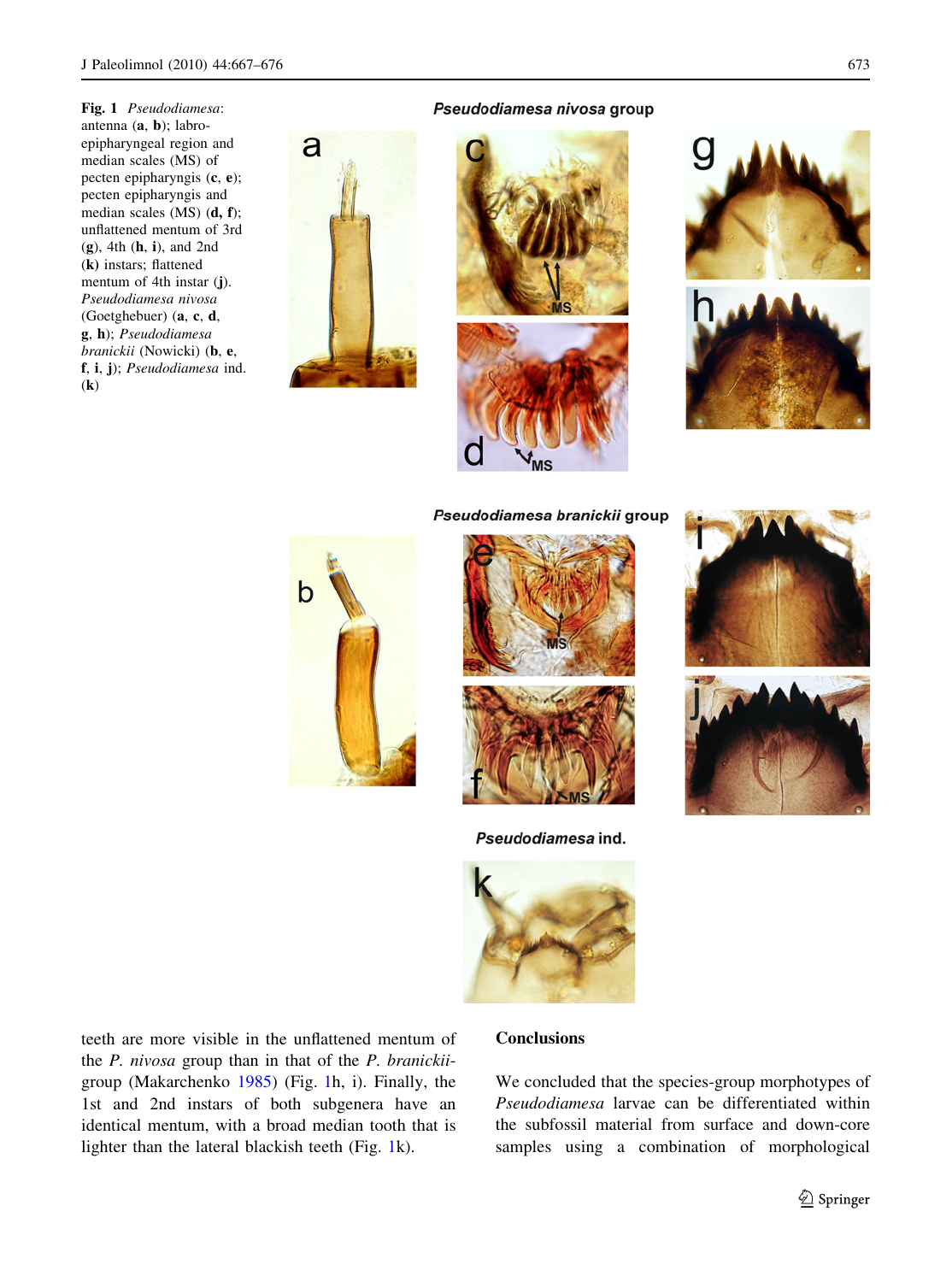<span id="page-7-0"></span>characters, namely the mentum, pecten epipharyngis, and antennal ratio (Table [2](#page-5-0)). The Pseudodiamesa species groups from different zoogeographic regions demonstrate similar ecological preferences. Thus, more precise taxonomic identification and splitting of the genus into two intra-genus morphotypes could improve existing chironomid-temperature transfer functions and provide better palaeoclimate reconstructions and palaeolimnological interpretation of subfossil chironomid records.

Acknowledgments Data presented in this manuscript were produced, in part, during research funded by the European Commission (FP7-PEOPLE-2007-4-2-IIF-ENV, Marie Curie Fellow grant no. 219881 to B. Ilyashuk) and the Austrian Science Fund (FWF grant M964-N10 to E. Ilyashuk). We thank Karin Koinig and Roland Psenner (University of Innsbruck, Austria), and André F. Lotter (Utrecht University) for scientific and logistic support. We are grateful to Mark Brenner and two anonymous reviewers for their useful comments and suggestions on an earlier draft of the manuscript.

Open Access This article is distributed under the terms of the Creative Commons Attribution Noncommercial License which permits any noncommercial use, distribution, and reproduction in any medium, provided the original author(s) and source are credited.

# References

- Andreev AA, Tarasov PE, Schwamborn G, Ilyashuk BP, Ilyashuk EA, Bobrov AA, Klimanov VA, Rachold V, Hubberten H-W (2004) Holocene palaeoenvironmental records from Nikolay Lake, Lena River Delta, Arctic Russia. Palaeogeogr Palaeoclimatol Palaeoecol 209:197– 217
- Barley EM, Walker IR, Kurek J, Cwynar LC, Mathewes RW, Gajewski K, Finney BP (2006) A northwest North American training set: distribution of freshwater midges in relation to air temperature and lake depth. J Paleolimnol 36:295–314
- Bitušík P, Svitok M, Kološta P, Hubková M (2006) Classification of the Tatra Mountain lakes (Slovakia) using chironomids (Diptera, Chironomidae). Biologia 61(Suppl 18):191–201 Bratislava
- Boggero A, Füreder L, Lencioni V, Simcic T, Thaler B, Ferrarese U, Lotter AF, Ettinger R (2006) Littoral chironomid communities of Alpine lakes in relation to environmental factors. Hydrobiologia 562:145–165
- Braukmann U, Biss R (2004) Conceptual study—an improved method to assess acidification in German streams by using benthic macroinvertebrates. Limnologica 34:433–450
- Bretschko G (1974) The chironomid fauna of a high-mountain lake (Vorderer Finstertaler See, Tyrol, Austria, 2237 m asl). Ent Tidskr Suppl 95:22–33
- Brooks SJ, Langdon PG, Heiri O (2007) The identification and use of Palaearctic Chironomidae larvae in palaeoecology. QRA Technical Guide No. 10, Quaternary Research Association, London
- Danks HV, Oliver DR (1972) Seasonal emergence of some high arctic Chironomidae (Diptera). Can Ent 104:661–686
- Elgmork K, Sæther OA (1970) Distribution of invertebrates in a high mountain brook in the Colorado Rocky Mountains. Univ Colo Stud Ser Biol 31:1–55
- Epler JH (2001) Identification manual for the larval Chironomidae (Diptera) of North and South Carolina. A guide to the taxonomy of the midges of the southeastern United States, including Florida. Special Publication SJ2001- SP13. North Carolina Department of Environment and Natural Resources, Raleigh, NC, and St. Johns River Water Management District, Palatka, FL
- Goetghebuer M (1933) Ceratopogonidae et Chironomidae nouveaux ou peu connus d'Europe (Troisième Note). Bull Ann Soc R d'Entomol Belg 73:209–221
- Hågvar S, Østbye E (1973) Notes on some winter-active Chironomidae. Norsk Entomol Tisdsskr 20:253–257
- Hayes BP, Murray DA (1987) Species composition and emergence of Chironomidae (Diptera) from three high arctic streams on Bathurst Island, Northwest Territories, Canada. Ent Scand Suppl 29:355–360
- Hayford B (2005) New records of Chironomidae (Insecta: Diptera) from Mongolia with review of distribution and biogeography of Mongolian Chironomidae. J Kans Entomol Soc 78:192–200
- Heiri O, Lotter AF (2008) Chironomidae (Diptera) in Alpine lakes: a study based on subfossil assemblages in lake surface sediments. Boletim do Museu Munic do Funchal Suppl 13:177–184
- Ilyashuk EA, Heiri O, Koinig KA, Psenner R (2008) Holocene climatic changes in the Austrian Alps inferred from fossil chironomid assemblages. In: Geophysical research abstracts, vol 10, EGU2008-A-05428
- Ilyashuk BP, Gobet E, Heiri O, Lotter AF, van Leeuwen JFN, van der Knaap WO, Ilyashuk EA, Oberli F, Ammann B (2009) Lateglacial environmental and climatic changes at the Maloja Pass, Central Swiss Alps, as recorded by chironomids and pollen. Quat Sci Rev 28:1340–1353
- Janecek B (1998) Fauna Aquatica Austriaca, Taxonomie und Ökologie aquatischer wirbelloser Organismen, Teil V. Diptera: Chironomidae (Zuckmücken), Larvenstadien mitteleuropäischer Gattungen und österreichischer Arten, Bestimmung von 4. Universität für Bodenkultur, Abteilung Hydrobiology, Wien
- Janecek B, Moritz C, Saxl R (2002) Diptera: Chironomidae: Diamesinae, Part III. In: Moog O (ed) Fauna Aquatica Austriaca, 2nd edn. Wasserwirtschaftskataster, Bundesministerium für Land- und Forstwirtschaft, Umwelt und Wasserwirtschaft, Wien
- Kettani K, El Ouazzani T, Calle Martinez D (2001) Mise a` jour de l'inventaire des Chironomidés (Diptera) connus du Maroc. Ann Limnol 37:323–333
- Krno I, Šporka F, Galas J, Hamerlík L, Zaťovičová Z, Bitušík P (2006) Littoral benthic macroinvertebrates of mountain lakes in the Tatra Mountains (Slovakia, Poland). Biologia 61(Suppl 18):147–166 Bratislava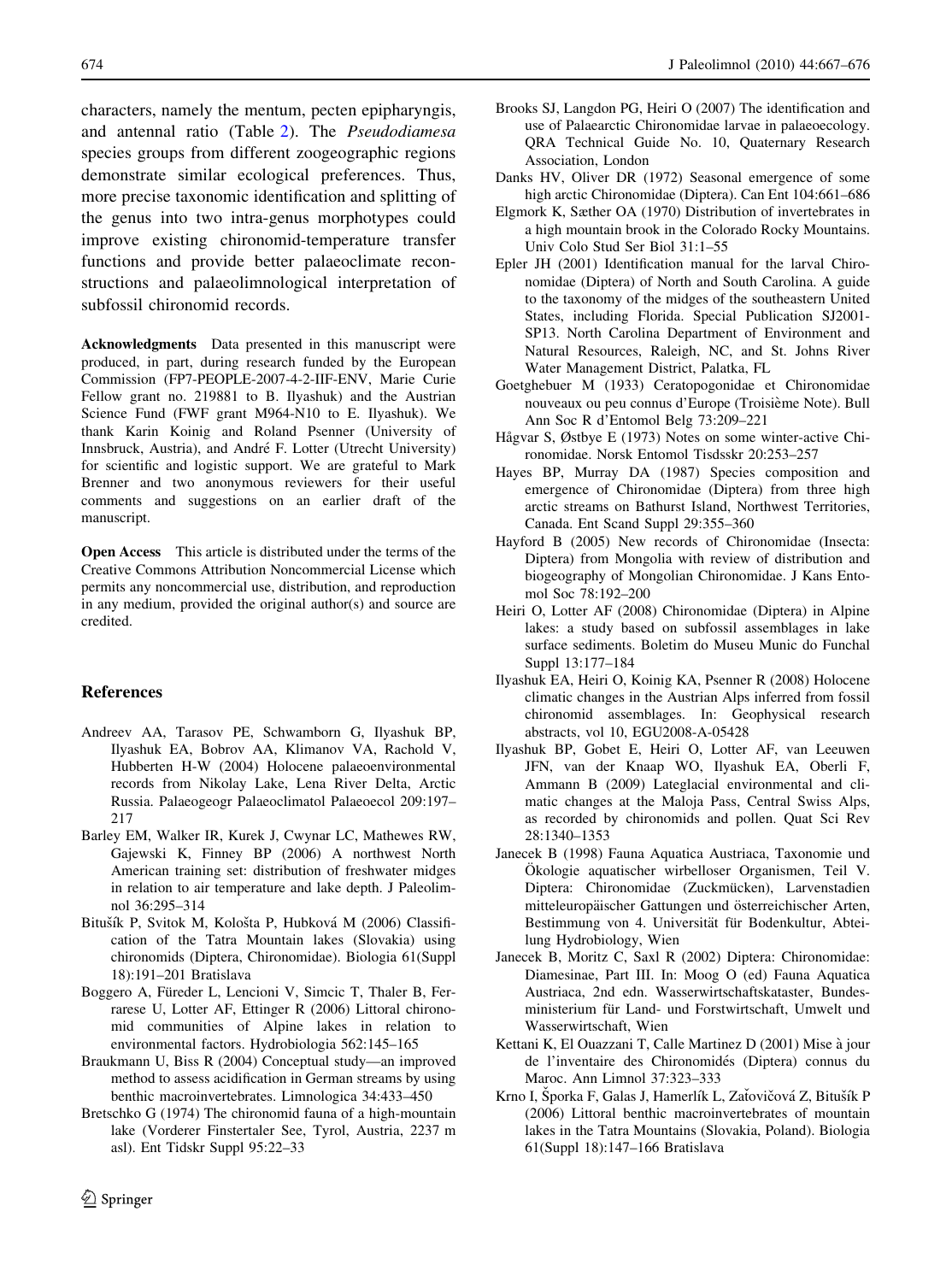- <span id="page-8-0"></span>Kurek J, Cwynar LC, Vermaire JC (2009) A late Quaternary paleotemperature record from Hanging Lake, northern Yukon Territory, eastern Beringia. Quat Res 72:246–257
- Langdon PG, Holmes N, Caseldine CJ (2008) Environmental controls on modern chironomid faunas from NW Iceland and implications for reconstructing climate change. J Paleolimnol 40:273–293
- Larocque I, Hall RI, Grahn E (2001) Chironomids as indicators of climate change: a 100-lake training set from a subarctic region of northern Sweden (Lapland). J Paleolimnol 26:307–322
- Lencioni V (2004) Survival strategies of freshwater insects in cold environments. J Limnol 63:45–55
- Lencioni V, Rossaro B (2005) Microdistribution of chironomids (Diptera: Chironomidae) in Alpine streams: an autoecological perspective. Hydrobiologia 533:61–76
- Lindegaard C (1992) Zoobenthos ecology of Thingvallavatn: vertical distribution, abundance, population dynamics and production. Oikos 64:257–304
- Linevich AA (1989) Metamorphoz chironomidy Pseudodiamesa stackelbergi Goetgh. (Metamorphosis of chironomid Pseudodiamesa stackelbergi Goetgh). In: Linevich AA (ed) Fauna of Lake Baikal: worms, mollusks and arthropods. Nauka, Novosibirsk, pp 118–123
- Lods-Crozet B, Castella E, Cambin D, Ilg C, Knispel S, Mayor-Siméant H (2001) Macroinvertebrate community structure in relation to environmental variables in a Swiss glacial stream. Freshw Biol 46:1641–1661
- Mackay RJ (1969) Aquatic insect communities of a small stream on Mont St. Hilaire, Quebec. J Fish Res Bd Can 26:1157–1183
- Makarchenko EA (1983) A new species of the genus Pseudodiamesa (Diptera, Chironomidae) from North Caucasus. Zoologicheskii Zhurnal 62:1909–1911
- Makarchenko EA (1985) Chironomids of the Far East of USSR. The subfamilies Podonominae, Diamesinae, and Prodiamesinae (Diptera, Chironomidae). DVNC AN SSSR, Vladivostok
- Makarchenko EA (1989) A review of the Diamesinae (Diptera, Chironomidae) from the USSR, with notes on systematics of Pseudodiamesa G. and Pagastia Ol. Acta Biologica Debrecen, Oecologica Hungarica 2:265–274
- Makarchenko EA (1993) Diamesinae from Japan. Chironomus Newsl 5:13–14
- Makarchenko EA (2006) Subfamily Diamesinae. In: Leley AS (ed) Key to the insects of the Russian Far East, vol 6, Diptera and Siphonaptera, part 4. Dal'nauka, Vladivostok, pp 253–276, 468–480, and 607–621
- Makarchenko EA (2009) Pseudodiamesa nivosa (Goetghebuer, 1928) is not synonym of Pseudodiamesa arctica (Malloch, 1919) (Diptera: Chironomidae). XVII International Symposium on Chironomidae, July 5–10, 2009, Nankai University, Tianjin, China. Program and Abstracts, p 71
- Makarchenko EA, Makarchenko MA (1999) Chironomidae. Non-biting midges. In: Tsalolikhin SJ (ed) Key to freshwater invertebrates of Russia and adjacent lands. Higher insects: Diptera, vol 4. Zoological Institute, St. Petersburg pp 210–295 and 670–857
- Manca M, Ruggiu D, Panzani P, Asioli A, Mura G, Nocentini AM (1998) Report on a collection of aquatic organisms

from high mountain lakes in the Khumbu Valley (Nepalese Himalayas). Mem Ist ital Idrobiol 57:77–98

- Milner AM, Brittain JE, Castella E, Petts GE (2001) Trends of macro-invertebrate community structure in glacier-fed rivers in relation to environmental conditions: a synthesis. Freshw Biol 46:1833–1847
- Nauwerck A (1981) Studies on the bottom fauna of the lake Latnjajaure (Swedish Lappland). Ber Nat Med Ver Innsbruck 68:79–98
- Nolte U, Hoffmann T (1992) Life cycle of Pseudodiamesa branickii (Chironomidae) in a small upland stream. Aquat Ecol 26:309–314
- Oliver DR (1959) Some Diamesini (Chironomidae) from the Nearctic and Palearctic. Ent Tidskr 80:48–64
- Oliver DR (1964) A limnological investigation of a large arctic lake, Nettilling Lake, Baffin Island. Arctic 69–83
- Oliver DR (1976) Chironomidae (Diptera) of Char Lake, Cornwallis Island, N.W.T., with descriptions of two new species. Can Ent 108:1053–1064
- Oliver DR (1983) The larvae of Diamesinae (Diptera: Chironomidae) of the Holarctic region—keys and diagnoses. Ent Scand Suppl 19:115–138
- Oliver DR (1989) The adult males of Diamesinae of the Holarctic region—keys and diagnoses. Ent Scand Suppl 34:129–154
- Oliver DR, Dillon ME, Cranston PS (1990) A catalog of Nearctic Chironomidae. Research Branch, Agriculture Canada, Ottawa
- Ørbæk JB, Tombre I, Kallenborn R (2004) Challenges in Arctic-Alpine environmental research. Arc Ant Alpine Res 36:281–283
- Paasivirta L (2009) Chironomidae (Diptera: Nematocera) in the biogeographical provinces of Finland. [http://www.](http://www.ymparisto.fi) [ymparisto.fi](http://www.ymparisto.fi)
- Pagast F (1947) Systematik und Verbreitung der um die Gattung Diamesa gruppierten Chironomiden. Arch Hydrobiol 41:435–596
- Pankratova VY (1970) Larvae and pupae of non-biting midges of the subfamily Orthocladiinae (Diptera, Chironomidae Tendipedidae) of the USSR fauna. Opredeliteli Fauny SSSR 102:1–343
- Rieradevall M, Prat N (1999) Chironomidae from high mountain lakes in Spain and Portugal. In: Hoffrichter O (ed) Late 20th century research on Chironomidae: an anthology from the 13th international symposium on Chironomidae. Shaker Verlag, Aachen, pp 605–613
- Roback SS, Coffman WP (1987) Results of the Nepal Alpine Zone. Research project, Chironomidae (Diptera). Proc Acad Nat Sci Phila 139:87–158
- Rossaro B, Lencioni V, Boggero A, Marziali L (2006) Chironomids from Southern Alpine running waters: ecology, biogeography. Hydrobiologia 562:231–246
- Sæther OA (1970) Chironomids and other invertebrates from North Boudler Creek, Colorado. Univ Colo Stud Ser Biol 31:56–114
- Sæther OA (1980) Glossary of chironomid morphology terminology (Diptera: Chironomidae). Ent Scand Suppl 14:1–51
- Sæther OA, Spies M (2004) Fauna Europaea: Chironomidae. In: de Jong H (ed) Fauna Europaea: Diptera, Nematocera. Fauna Europaea version 1.1, <http://www.faunaeur.org>